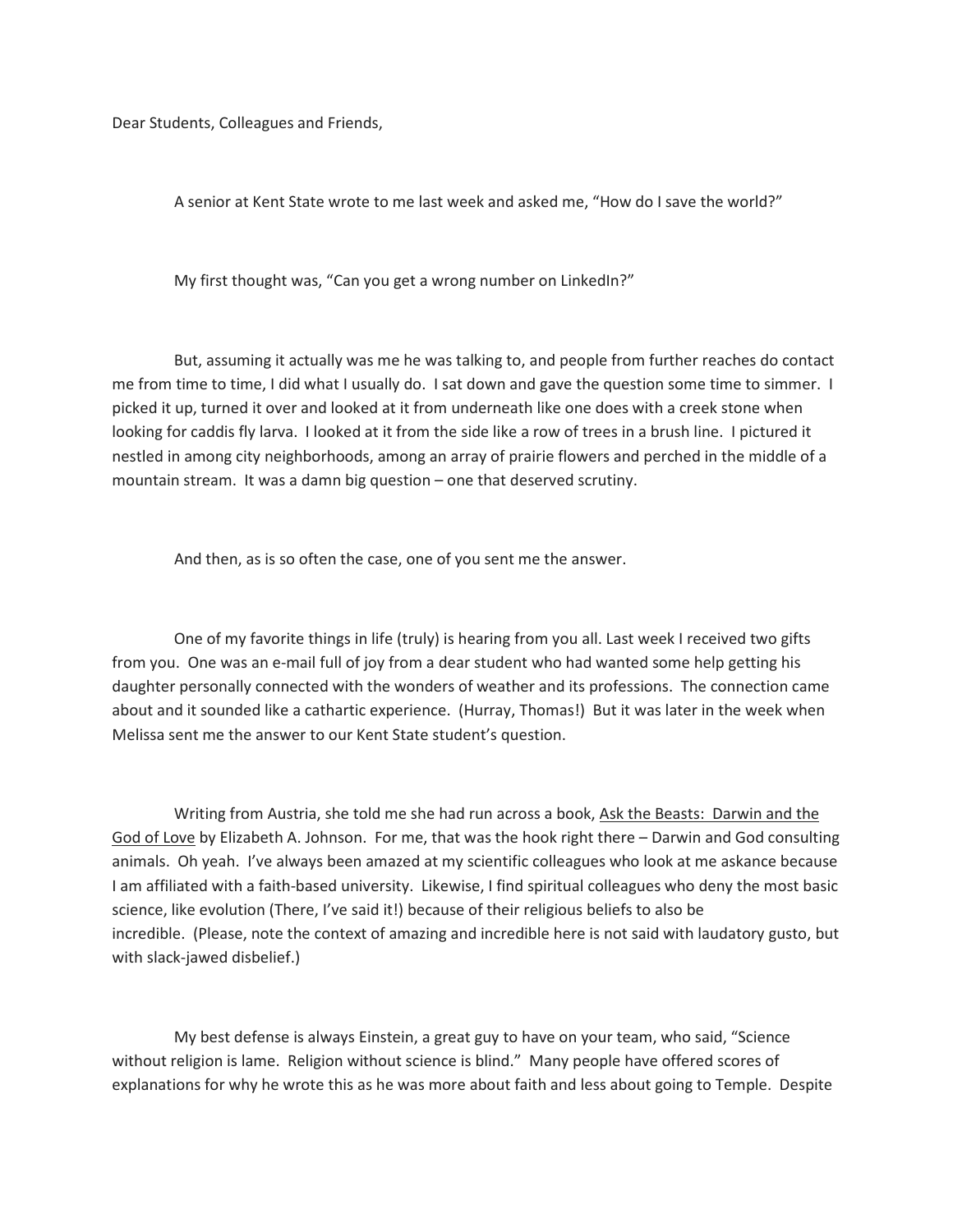studying his work, I never met him so I just let the statement speak for itself – which brings me back to Melissa and Ms. Johnson's book. She opens with the following from Job 12:

> 7 "But ask the animals, and they will teach you, or the birds in the sky, and they will tell you; 8 or speak to the earth, and it will teach you, or let the fish in the sea inform you. 9 Which of all these does not know that the hand of the Lord has done this? 10 In his hand is the life of every creature and the breath of all mankind.

Whether you call him/her/it God or the Great Spirit or Allah or a source of all energy, you must admit, there is a lot of wisdom in that writing. The industrial age brought us much ease through the application of human cleverness; but much of the ease was brought about by taking shortcuts with hidden costs or costs willingly overlooked in favor of greed.

Some say we now stand at a precipice. I tend to think of this time more as an entering a new landscape as if emerging from a daunting mountain pass in winter. Surely, we don't want to backtrack into those dark peaks.

But what path will we choose in moving forward? If we want to "save the world" should we not look to the world; the birds, the fish, the earth itself and its systems from the most capacious to the quantum for our answers? It matters not in what professional field we work. Follow your passion so your work supports a fulfilled heart. But how to do it? You have the answer already. It's not easy, certainly - but no one said life was going to be.

Margo Farnsworth Screendoor Consulting http://screendoorconsulting.com/ 615.478.4889